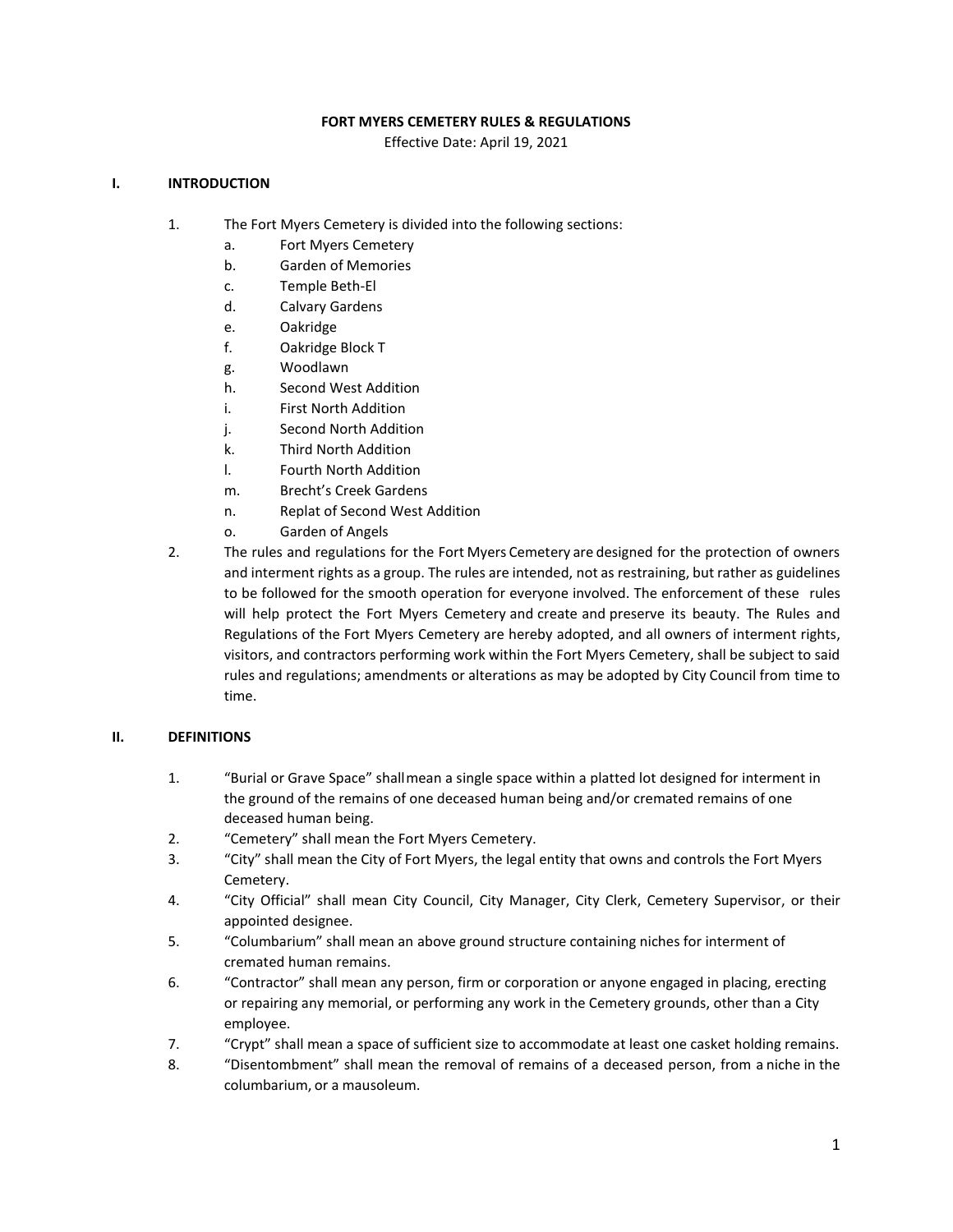- 9. "Disinterment" shall mean the removal of remains or cremains of a deceased person from an earth burial.
- 10. "Entombment" shall mean the permanent disposition of a deceased human being in a niche in the columbarium, or within a mausoleum.
- 11. "Interment" shall mean the act or ceremony of depositing the remains of a deceased human being in a grave, niche in the columbarium.
- 12. "Interment Right" shall mean the right conveyed by a deed to use an in earth grave space or Niche in Columbarium for the interment of deceased human remains; the City retains title to the real property.
- dates, or other engraved lettering used for identification of one or more persons and placed at the 13. "Marker" shall mean a memorial constructed of approved stone containing names, head of a lot or plot or on the niche.
- 14. "Niche" shall mean a space of sufficient size to accommodate one or two urns holding human cremated remains in the Columbarium.
- 15. "Owner" shall mean the owner of rights of interment.
- 16. "Supervisor" shall mean the Cemetery Supervisor, or his designee.
- 17. "Vault" shall mean a prefabricated container of concrete into which a casket is placed at burial and must be buried entirely underground.
- 18. "Urn Vault" shall mean a vault for the burial of one cremains and must be constructed of highstrength concrete, marble, stainless steel, aluminum, or high-impact plastics.

## **III. GENERAL INFORMATION**

- 1. Pets shall not be permitted in the Cemetery except in the case of service animals used to assist disabled persons.
- 2. Beer or intoxicating liquors within the Cemetery are strictly forbidden.
- 3. Peddling or soliciting of flowers, plants or soliciting the sale of any item is prohibited within the boundaries of the Cemetery.
- 4. Boxes, shells, toys, glassware, sprinkling cans, receptacles or similar articles shall not be permitted on any grave, lot or tree.
	- a. Only one real or artificial flower arrangement on a burial lot at a time. Burial lots that contain a double headstone shall contain no more than two flower arrangements, whether real or artificial on a burial lot at a time.
	- b. The one flower arrangement whether real or artificial, must be low profile in nature and abut the grave marker, or an approved standard green or gold plastic cemetery vase not exceeding 12 inches in height staked in the ground abutting next to the grave marker.
	- c. The one flower arrangement, whether real or artificial, shall not be planted or permanently mounted in the ground. No flower arrangements in glass containers are permitted at any time in the cemetery.
	- d. The one flower arrangement, whether real or artificial, may be disposed of at the discretion of the Cemetery Supervisor without notification to the lot owner or their representative should it become separated from the burial lot whether vandalized, dilapidated, weather-worn, or an Act of God.
	- e. There will be a four (4) month grace period from the date of the funeral for lot owners to dispose of any personal item(s) on the burial lot. This grace period is in conjunction with the Fort Myers Cemetery Rules and Regulation, Section III, Markers. After the four (4) month period, if the personal items are not removed other than One real or artificial flower arrangement, all items will be removed and permanently disposed of by the cemetery staff.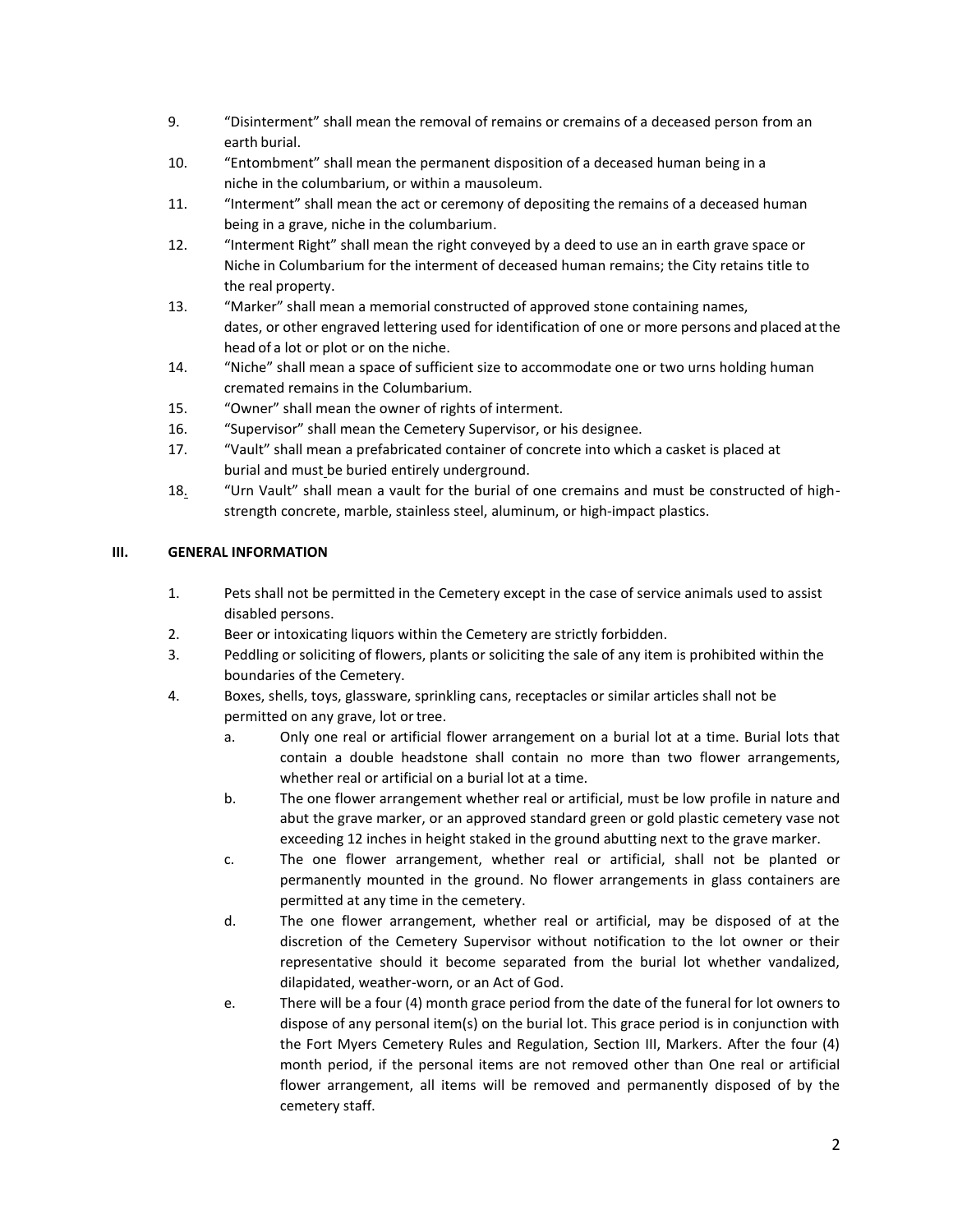- 5. The City is not responsible for anything placed on graves or lots including grave markers due to theft, damage by the elements, thieves, vandals, or by any other causes.
- 6. A minimum standard concrete grave liner vault shall be required for all burials. Only concrete vaults shall be allowed and shall be approved by the Cemetery Supervisor prior to interment. An urn vault must fit within the standard concrete grave liner vault. The top of the vault shall be a minimum of twelve (12) inches underground. Aluminum urns shall be required for interment in the Columbarium and shall be purchased from the City.
- 7. No bench, chair, ornament or any type of trellis shall be permitted to be placed on any grave.
- 8. The City reserves the right to remove all cut or potted flowers, plant containers, plants, weeds, trees, shrubs, plants or herbage of any kind, wreaths, ornaments, boxes, balloons, or any other decorations when in the judgment of the Cemetery Supervisor they fade or wither, become unsightly, dangerous, detrimental or diseased or when they do not conform to the standard maintained. These items are subject to damage by maintenance equipment and are therefore considered to be the sole responsibility of the owner of interment rights.
- 9. The digging of holes in the Fort Myers Cemetery for any purpose whatsoever is strictly prohibited.
- 10. No enclosures of any kind, such as a fence, scrollwork, coping, hedge, real or artificial, or ditch shall be permitted around any grave or lot.
- 11. Planting on lots and graves is strictly prohibited.
- 12. The Cemetery personnel and their agents and contractors have authority to enter upon any lot and to remove any objectionable thing or any erection that may have been placed in the Cemetery contrary to these regulations, and may remove any dead or damaged tree, shrub, flower arrangement, vine or any object that interferes with maintenance of the Cemetery.
- 13. No person shall be permitted to enter or leave the Cemetery except by the public gates.
- 14. The Cemetery grounds shall be open during daylight hours. Any person found on the grounds after dark will be considered a trespasser.
- 15. No person shall be permitted to use profane or boisterous language or in any way disturb the quiet and good order of the Cemetery.
- 16. All persons are forbidden to hunt, trap, fish, feed or disturb the fish, fowl, or other animals in the Cemetery.
- 17. All persons are strictly forbidden to break or injure any tree or shrub, or mar any landmark, marker or memorial or in any way deface the grounds of the Cemetery.
- 18. No money shall be paid to the employees at the Cemetery. The entire time of the persons employed at the Cemetery belongs to the City. Visitors and owners must not otherwise engage them. All inquiries and complaints must be filed in the City Clerk's Office.
- 19. The Cemetery grounds are sacredly devoted to the burial of the dead and the provisions and penalties of the law, as provided by the City Code of Ordinances, will be strictly enforced in all cases of wanton injury, disturbance of the peace, vandalism, and disregard of the rules.
- 20. Strict observance of all the proprieties due the Cemetery is of utmost importance, whether embraced in the rules and regulations or not, and no impropriety will be tolerated.
- 21. Strict decorum shall be observed at all times within the Cemetery grounds whether set forth in these rules or not and any breach shall be brought to the attention of the Cemetery Supervisor.
- 22. Visitors to the Cemetery shall not touch or remove anything that does not belong to them.
- 23. Possession of firearms is prohibited within the Cemetery except by duly authorized law enforcement officers, or Military Guard of Honor, and then only when in charge of an officer and during a military service.
- 24. Littering is expressly prohibited anywhere within the cemetery and its buildings.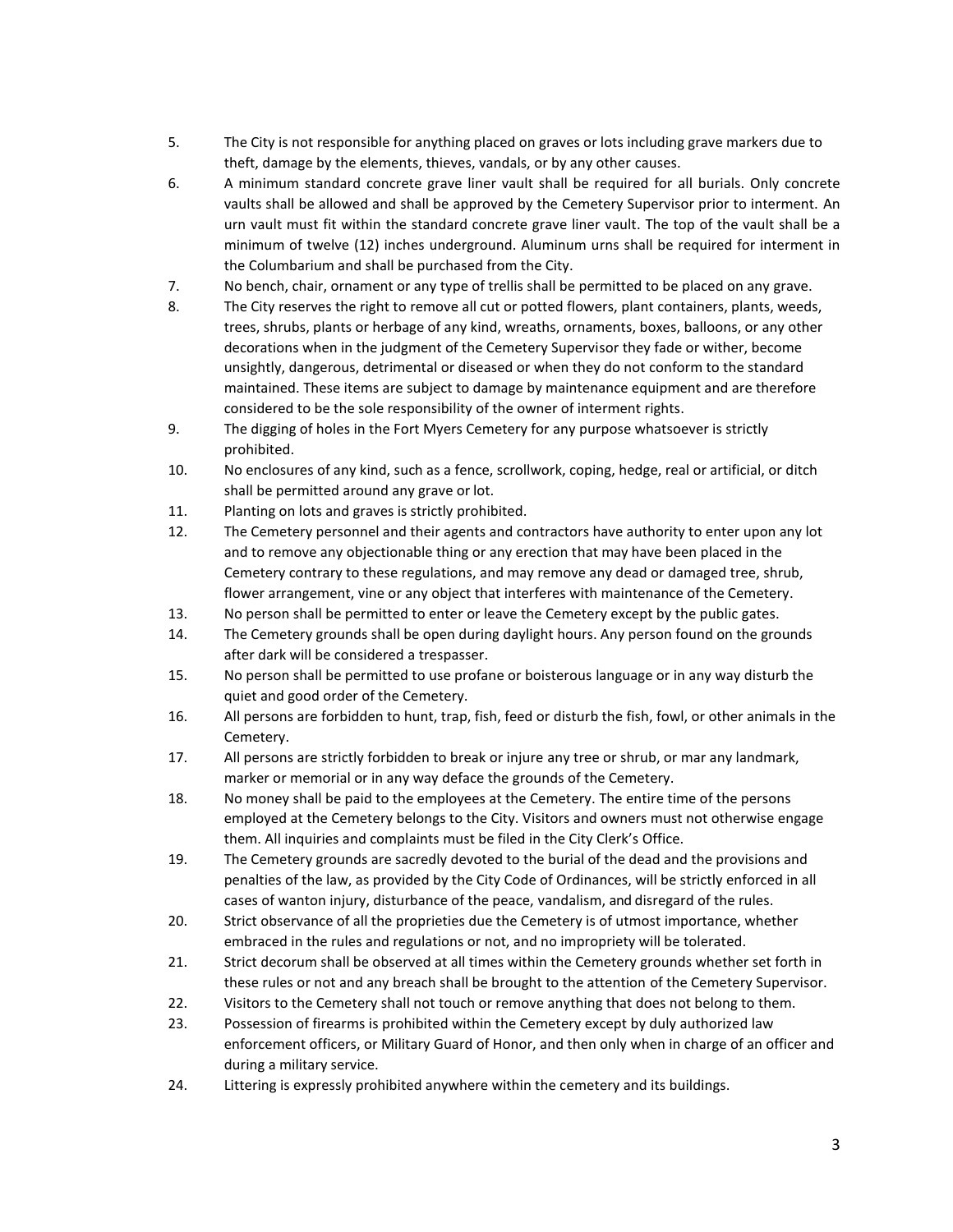- 25. No signs, notices or advertisements of any kind shall be allowed in the Cemetery unless placed by the City.
- 26. Only authorized personnel, and visitors, owners and relatives shall be permitted on the Cemetery grounds.
- 27. No bicycles or motorcycles shall be admitted to the Cemetery except as may be in attendance at funerals or on official business.
- 28. No roller skates, in-line skates or skateboards shall be permitted in the Cemetery.
- 29. No private columbarium or mausoleum shall be permitted to be constructed in the Cemetery as of the effective date of these rules.
- 30. Disinterment
	- a. Any person desiring to remove deceased human remains from a grave space or a niche must present a written burial transit permit form signed by the Owner for such disinterment, and also sign a request to have such disinterment made. All requests for disinterment must be made in writing and received by the City Clerk's Office no later than 72 hours in advance. All requests shall remain on file in the office of the City Clerk.
	- Cemetery personnel in making a removal; however, the City does not assume any liability for damage to the casket, burial container, vault, or outer box, memorial or urn incurred b. A disinterment must be performed by a licensed funeral home, in conjunction with in making the removal.
	- c. The City is not responsible for remains or cremains that have deteriorated or no longer contained within the burial vault or lot.
- 31. Grave Markers
	- a. Each grave space, lot, and niche is required to have a permanent marker reflecting the name of each person interred in said space or niche as hereinafter provided. Upright markers are permitted in the Garden of Memories north of Galilee Way only. Only one (1) grave marker will be permitted on one (1) grave space, with exception of an approved cremains (second burial) on a lot. The marker will be installed at the foot of the lot should the cremains be buried at the foot of the lot. The marker will be installed horizontally just below the main marker if the cremains are buried at the head. All markers shall be set in concrete. Written approval and verification of lot location by the Cemetery Supervisor must be secured before any grave marker may be delivered to the Cemetery for installation. All permanent markers shall be ordered and paid in full within four (4) months from date of the funeral. There shall be no refund of the deposit for grave markers after the end of the four (4) month period from the date of the funeral if a permanent marker has not been purchased and proof provided to the City Clerk. If a custom grave marker has not been purchased for the grave site within four (4) months from the date of the year of the deceased inscribed thereon for placement on the gravesite. Payment of said grave marker shall be made from the funds placed on deposit at the time of payment of the opening and closing fee. All niches shall have an engraved niche cover. Homemade funeral, the City Clerk's Office shall order a grave marker with the name, birth and death markers shall not be permitted in the Cemetery.
	- b. No memorial or marker may be set to embrace two (2) or more grave spaces except a companion or a family marker, nor shall more than one family name be permitted on any marker, unless approved in writing by the Cemetery Supervisor at the time of sale of the interment right.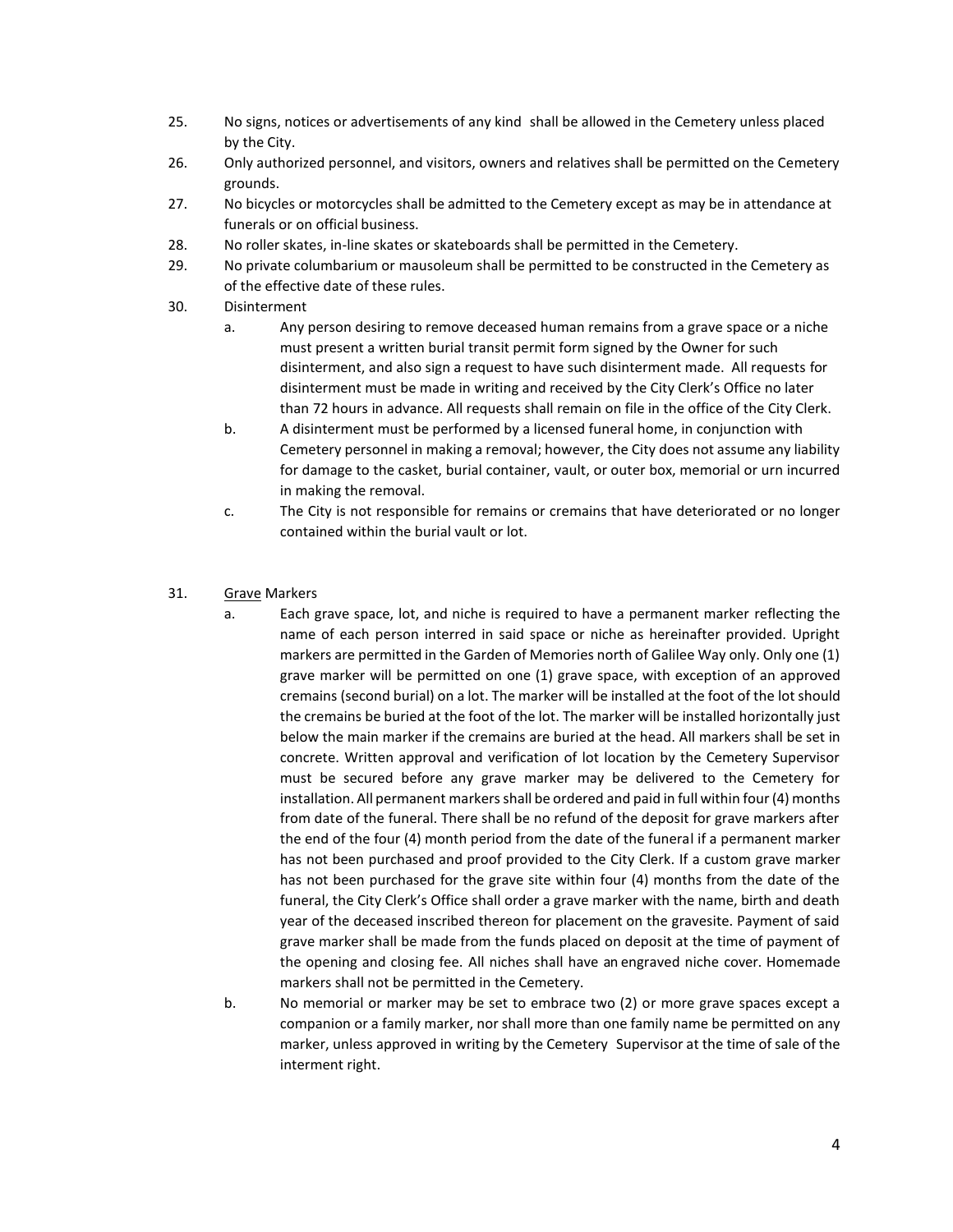- c. The marking of each lot, grave or graves, except in the Garden of Memories north of Galilee Way only, is restricted and limited to flat granite markers or bronze tablets set in concrete or granite.
- d. All memorials or markers shall be set on uniform lines as prescribed by the City to conform to the general plan of the Cemetery.
- e. Only families of the deceased are permitted to clean the grave marker. The cleaning and maintenance of the grave marker is the responsibility of the lot owner or their representative or replaced by a licensed monument company.
- f. No grave marker shall be set prior to a burial on any lot, except, in a case of a double marker or family marker that is installed at the time of the first family member burial.
- 32. All fees for interment rights and, opening and closing shall be paid in full no later than 2:30 p.m. two (2) days prior to the day of the burial.
- of the Cemetery shall be made without regard to race, creed, color, national origin, sex, marital 33. All decisions made by employees or representatives of the City in connection with the operation status, religion, ancestry, disability or age.
- 34. In the event of a disaster which results in numerous interments, or entombments being required the Cemetery staff shall work the hours as deemed necessary by the Cemetery Supervisor to accomplish the required work. Inurnments shall be made after all interments and entombments are completed. The City Manager has the full authority to void any and all regulations necessary in order to complete the interments as orderly and as expeditiously as possible.

## **IV. SUPERVISON OF CEMETERY**

- 1. The City reserves the right to compel all persons entering the Cemetery to obey all rules and regulations adopted by City Council. The rules and regulations may be changed without notice to any owner of interment rights by the City Council.
- 2. The Cemetery personnel shall take reasonable precaution to protect the owners of interment rights within the Cemetery from loss or damage; but the City distinctly disclaims all responsibility for loss or damage from causes beyond its reasonable control, and especially from damage caused by the elements, an Act of God, common enemy, terrorism, thieves, vandals, malicious mischief makers, explosions, or unavoidable accidents, other than as herein provided.
- remains of any person in such property, the Cemetery Supervisor reserves and shall have the 3. The City reserves and shall have the right to correct any errors that may be made by it either in making interments, disinterment's, transfers or conveyances and substituting and conveying in lieu thereof other interment rights of similar location as near as possible, as may be selected by the Cemetery Supervisor, or in the sole discretion of the City, by refunding the amount of money paid on account of said purchase. In the event such error shall involve the interment of the right to remove and transfer such remains so interred to such other property of similar location as may be substituted and conveyed in lieu thereof.
- 4. Persons visiting the Cemetery grounds shall use only the avenues, walkways, and roads.
- 5. Vehicles shall not be driven through the Cemetery grounds at a greater speed than ten (10) miles per hour and must always be kept on the right side of the Cemetery roadways. Vehicles shall not be permitted to turn around on the driveways or roadways or park or to come to a full stop in front of an open grave unless the passengers of said vehicles are in attendance at the funeral.
- 6. The right to enlarge, reduce, replat or change the boundaries or grading of the Cemetery or a section or sections, from time to time, including the right to modify or change the locations of/or any part thereof or remove or regrade roadways, driveways and walks, is hereby expressly reserved. The right to lay, maintain and operate, or alter or change pipelines or gutters for sprinkling systems, drainage, lakes, creeks, etc., is also expressly reserved, as well as is the right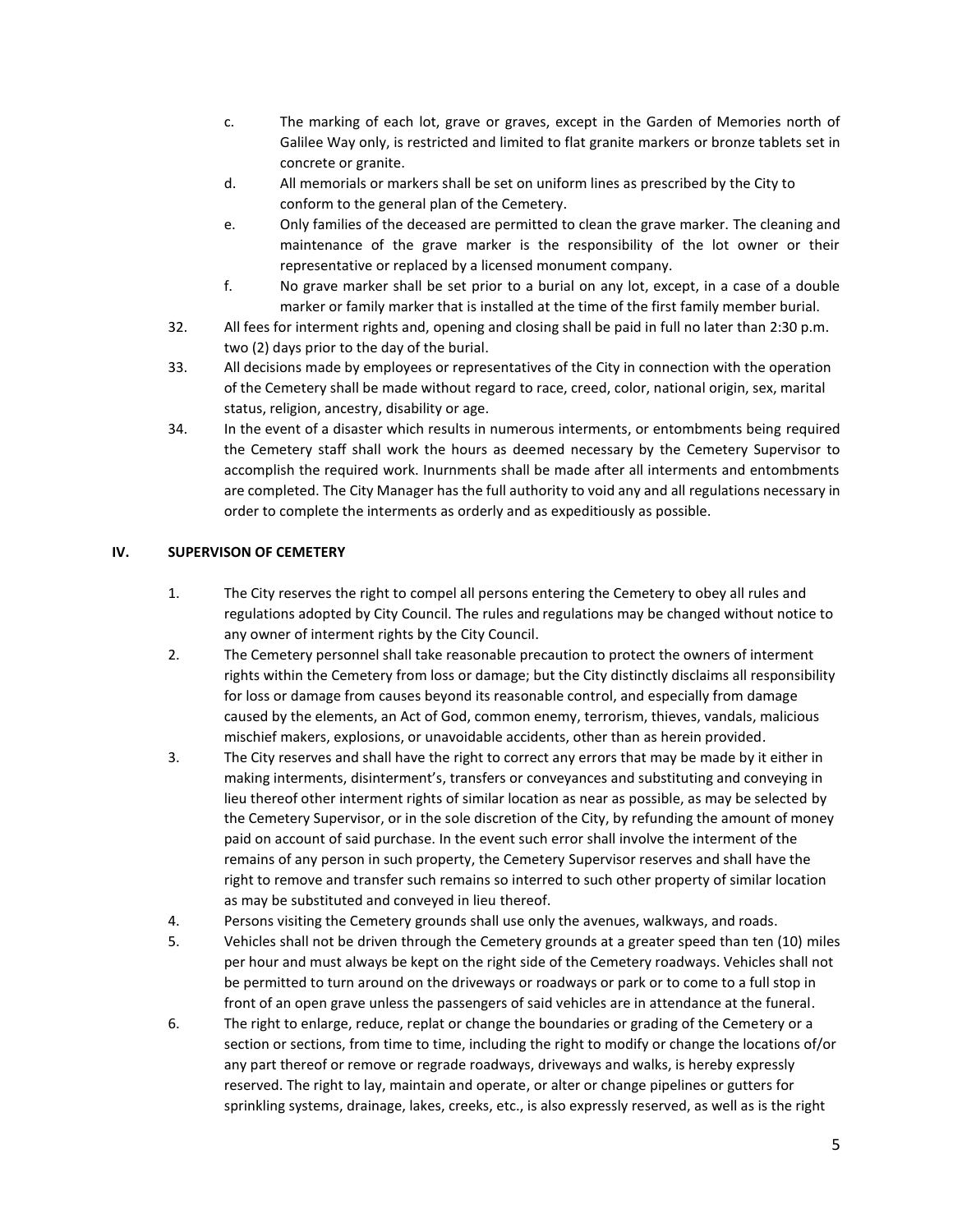to use Cemetery property, not sold for interment rights, for Cemetery purposes, including the interring and preparing for interment of deceased human remains, or for anything necessary, incidental or convenient thereto. The Cemetery reserves to itself and those lawfully entitled thereto a perpetual right of ingress and egress over lots for the purpose of passage to and from other lots.

### **V. SALE AND PURCHASE OF INTERMENT RIGHTS**

- 1. The sale or transfer of any interment rights or contract for purchase of interment rights by any owner or purchaser, shall not be binding upon the City unless same shall first be duly approved in writing by the proper city official of the Cemetery and then such interment right must be reconveyed to the City. The Clerk's Office shall issue a conveyance to the new owner. The same rule shall apply in all cases of assignment of purchase contract for interment right. This procedure is required in order that the Cemetery may at all times have a complete and accurate record of all owners and purchasers.
- purchase contract, are subject to all rules and regulations of the Cemetery, which are currently in 2. Any and all transfers of any interment right, whether same be by conveyance or assignment of force and effect or which may hereafter be enacted. The City may refuse to consent to a transfer or to an assignment as long as there is any indebtedness to the City from the owner so recorded in the records of the Cemetery at the City Clerk's Office. All transfers of ownership shall be subject to a charge as adopted by resolution of City Council, which charge must be paid to the City when transfer is recorded.
- 3. The subdivision of interment rights is not allowed without the consent of the City and no one shall be buried in any lot not having an interest therein, except by written consent of all parties interested in such lots and of the City.
- 4. All work done on lots will be done by the employees of the Cemetery under the direction of the Cemetery Supervisor except when permission is otherwise granted. All grading, landscape work, care of lots, excluding maintenance or repairs to headstones or vaults, all trees, shrubs and herbage of any kind planted, trimmed, cut or removed and all openings and closings shall be made by the Cemetery personnel.
- 5. Interment rights in the Cemetery can be purchased only with written approval of City Officials and are subject to the Rules and Regulations of said Cemetery currently in effect or hereafter adopted for the operation of the Cemetery and for the purpose of interment only. This provision applies to all sales, whether made directly by the City or sales made by owners.
- 6. All agreements for the purchase of Cemetery interment rights must be on the form approved, provided and signed by the appropriate City Officials. All terms and conditions for the purchase of interment rights must be recited in the purchase contract; verbal agreements or representations will not be recognized or honored.
- 7. The City may exchange interment rights when desired by owners, but not for interment rights of lesser value. When such an exchange is made, the original conveyance must be surrendered by proper assignment, or by reconveyance if considered necessary before any change is affected.
- which may hereafter be enacted. If the owner dies intestate, the interment rights will descend to 8. Each owner is vested with the ownership of his or her interment right for the sole purpose of interment of deceased human remains. The owner of interment rights may dispose of same by will, subject to the Cemetery Rules and Regulations, which are currently in force and effect or his or her heirs according to the laws of descent.
- 9. No conditional or partial transfer of interment rights and no sale of an undivided interest, except to a person or persons who are already part-owners will be recorded as the City cannot be responsible for carrying out the intent of the grantor. No burial shall be made in any lot until the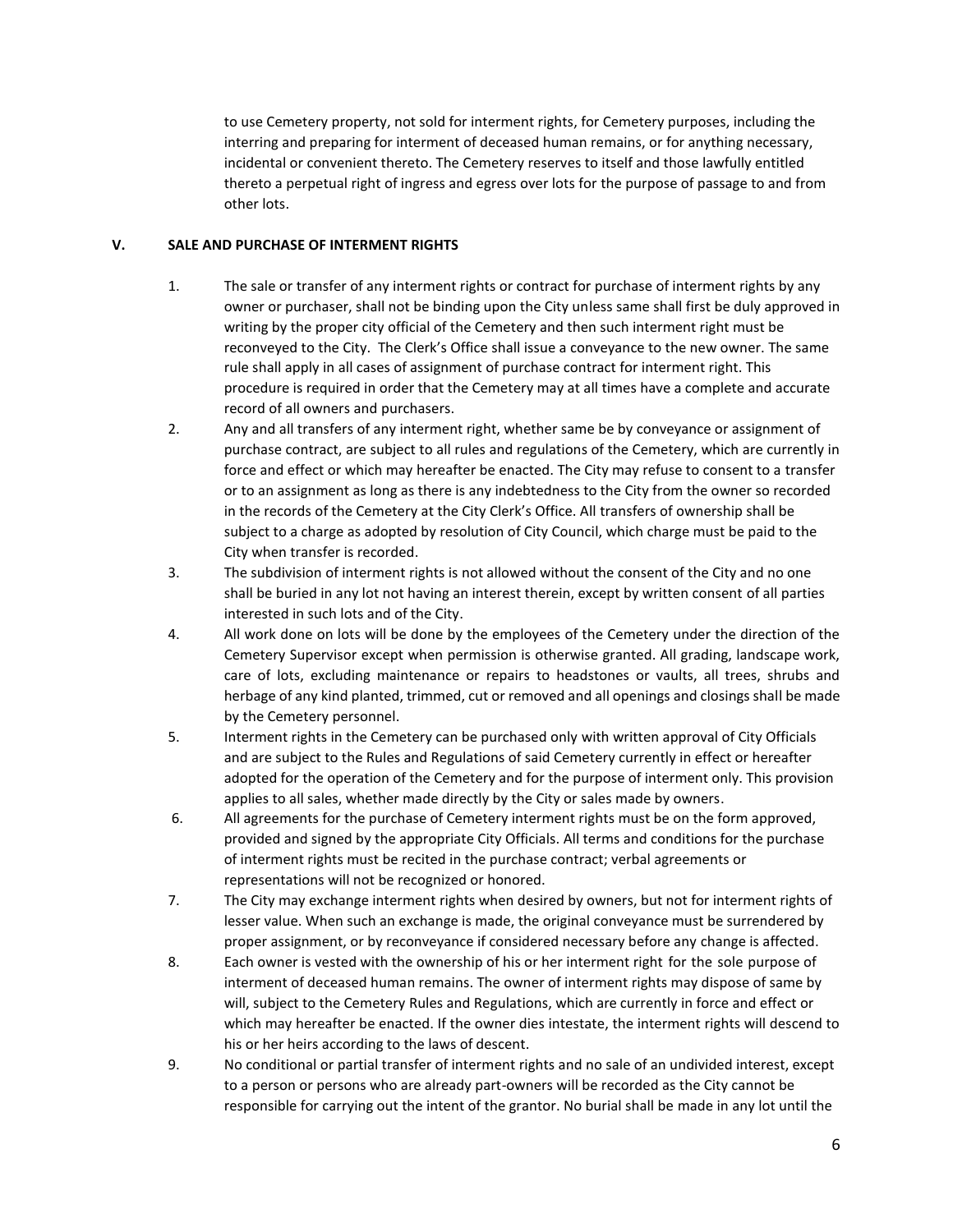purchaser has paid the lot fee, marker fee, opening and closing fee, and recording fee in full as required by the City.

- 10. In the event the owner of record desires to sell interment rights back to the City, the City shall pay only the original purchase price paid by the owner, less a deduction of the transfer charge as set out in the most current resolution adopted by City Council. If the owner of record is deceased, and the request for sale is made by the estate, proof of the owner's death shall be required along with a notarized request for the contract for interment rights from the executor or the personal representatives. All repurchases require the return of the original deed and all repurchase payments shall be made only to the original owner or his or her estate. No transfer or assignment of any cemetery lot or plot or interest therein shall be valid without the consent in writing of the City.
- 11. The general care of the Cemetery grounds and lots is assumed by the Cemetery Supervisor under the provisions of the annual budget of the City. This, however, does not provide for any special care which includes repair or replacement of mausoleums, niche covers, vaults, vault lids, headstones or markers.
- 12. The Cemetery shall direct all improvements within the grounds and upon all lots, graves, and the columbarium before as well as after interments have been made therein. The Cemetery shall have responsibility of the planting, sodding, surveying, and improvements generally.
- 13. No person other than the employees of the City or the Cemetery shall be allowed to perform any work on any grave or lot within the grounds without written permission from a City Official.
- 14. If any memorial, or any structure whatsoever, or any inscription to be placed on same, shall be determined by City Officials to be offensive, they shall have the right and it shall be their duty to enter upon such lot and remove, change or correct the offensive or improper objects or objects.
- 15. If any tree, shrub or plant on any lot, by means of its roots, branches or otherwise, be or become detrimental to adjacent lots or avenues, or if for any other reason its removal is deemed necessary, the Cemetery Supervisor shall have the right and it shall be his duty to remove such tree, shrub or plant, or any part thereof, or otherwise correct the conditions existing as in his judgment seems best.
- 16. No person shall pluck or remove any plant or flower, either wild or cultivated, from any part of the Cemetery.

# **VI. FUNERAL REGULATIONS**

- 1. Funerals, after entering the gates, shall be subject to the direction of the Cemetery Supervisor.
- shall be no interments, entombments, or disinterment services of any kind on Sundays or Mondays, any of the legally declared City holidays, except in cases where religious beliefs dictate such action. A special charge will be made for funerals scheduled at 2:30 o'clock p.m. or later. Exceptions to this rule may be made only in cases of death from a contagious disease or when so 2. Notice of forty–eight (48) working hours before the announced time of the burial is required. There ordered by the City.
- 3. When one or more than one grave site is owned, the deed holder or the deed holder's legally authorized representative must designate in writing and sign an interment order to confirm which lot is to be used for burial. Upon application by any person for interment of a body in a given burial space, the burden of proof of ownership of the grave site must be provided at the time of scheduling a burial.
- burial lot may be purchased and must be paid in full no later than 72 hours in advance. If concrete vault or minimum standard concrete grave liner has not been used for the interment, one must be 4. When a disinterment is to be made from one grave to another grave within the Fort Myers Cemetery, the formerly occupied grave space and all rights may revert to the City or a new